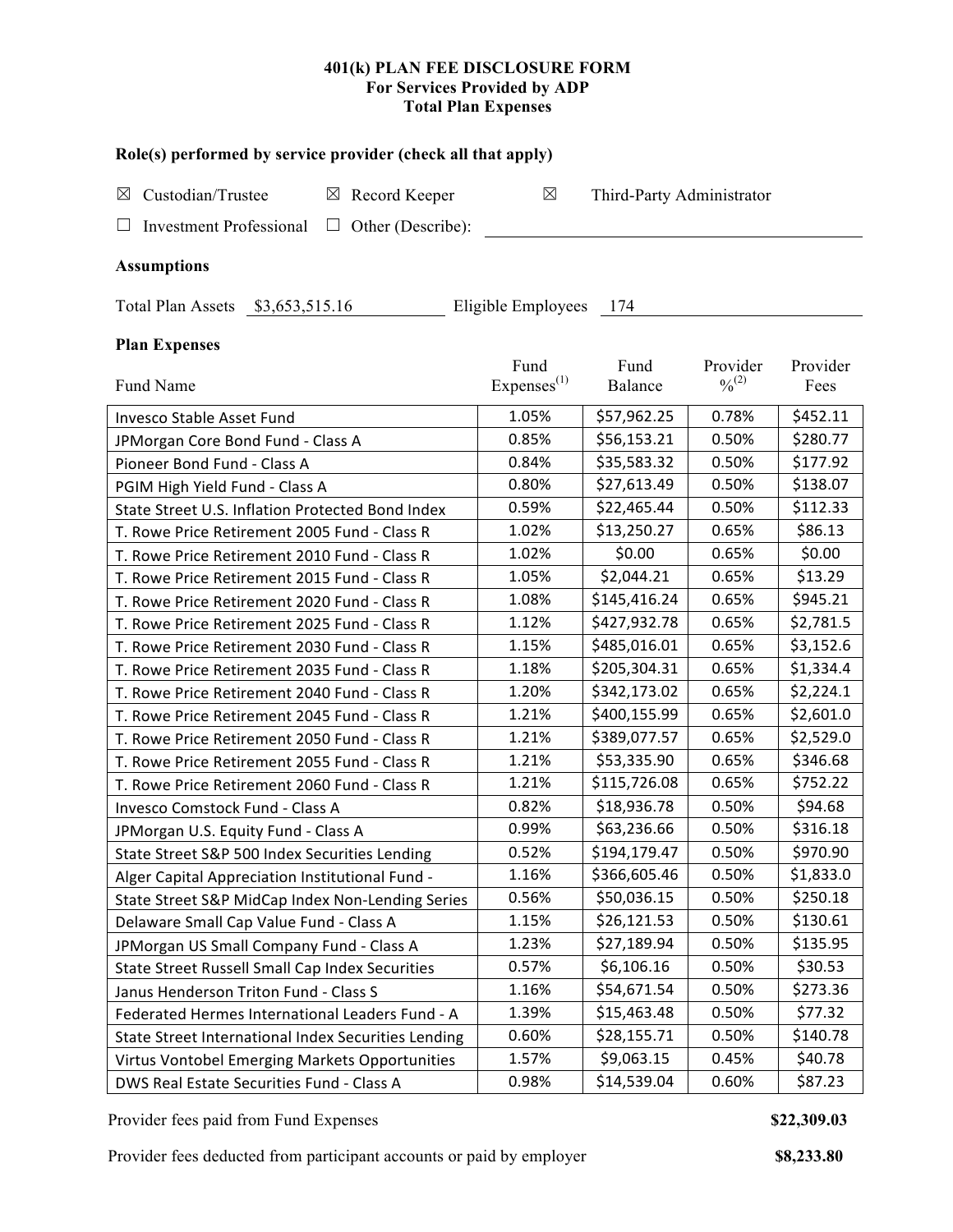## Total ("all-in") plan expenses **\$48,490.11**

 $<sup>(1)</sup>Fund Expresses include the fund's expense ratio plus any "wrap" fee charged by the provider. The expense ratio is determined$ </sup> through an annual calculation, where a fund's operating expenses are divided by the average dollar value of its assets under management. Fund Expenses lower investor returns.

<sup>(2)</sup>Provider % includes revenue sharing paid to the provider by the investment fund or wrap fees added by the provider. These expenses lower investor returns.